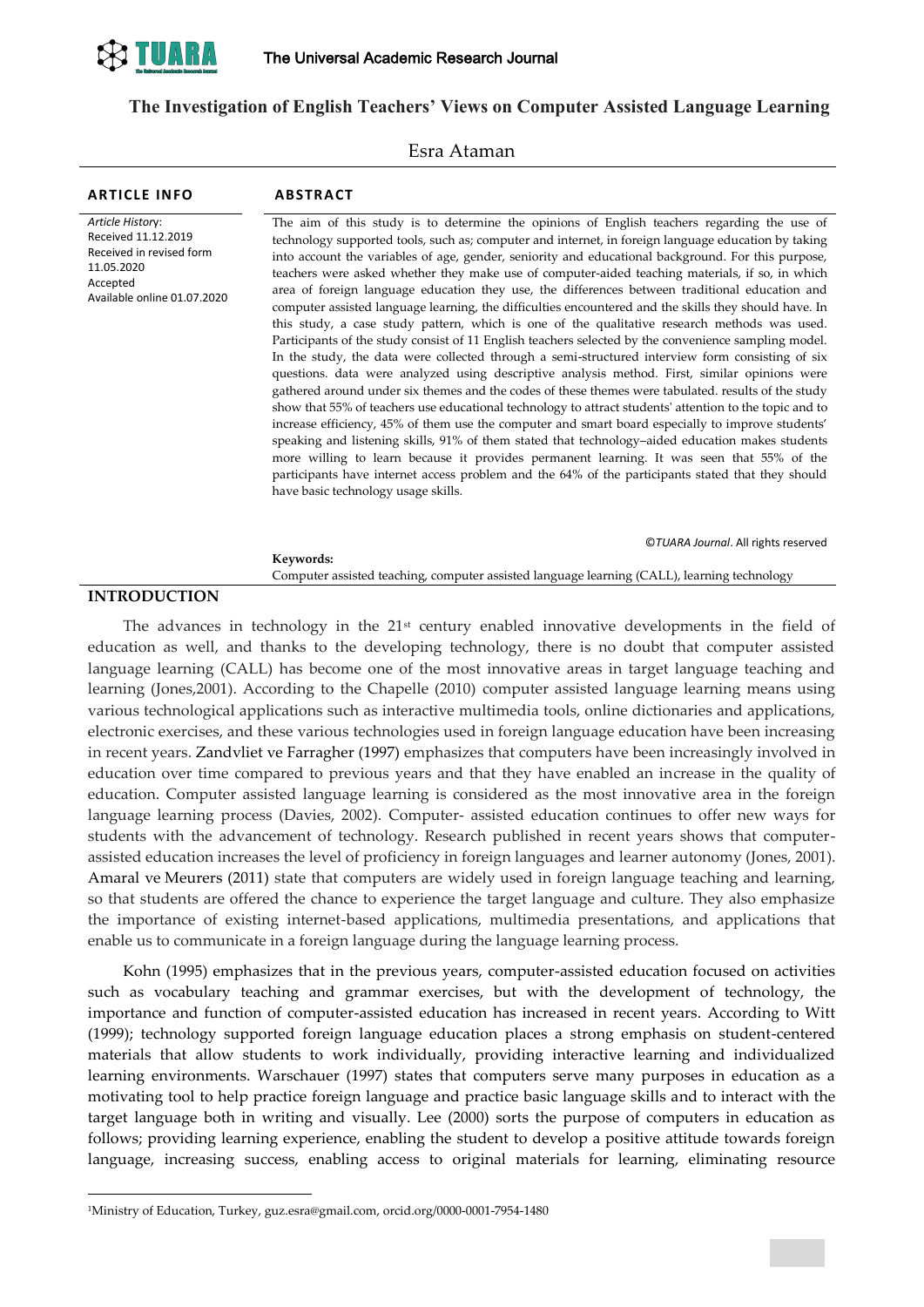constraints and providing global understanding to the learner. According to Horwitz (1995), computer assisted learning reduces the tension that students experience while learning a foreign language and their fear of taking risks while using the language, increases motivation and all these are effective features for language learning.

The development of reading, writing, listening and speaking skills in foreign language education is supported by computer assisted learning materials. Thanks to computers, students can learn new vocabulary effectively with the videos they watch and movies in the target language, through sound and image thanks to their educational environment (Hai-peng ve Li-jing, 2007). it has been observed that technology also contributes to the development of writing skills. Liou, Wang, and Hung-Yeh (1992) state that, in addition to traditional education methods, computer assisted materials help students achieve higher levels of writing competence. Warschauer and Healey (1998) emphasize that some computer assisted programs contain reading passages and reading comprehension activities, and these applications have a positive effect on the development of reading skills. James (1996) recommends that computer programs should be a good model for the development of speaking skills by using technology in language classes. With the benefits of technology, students have the opportunity to talk to individuals from different countries who speak in the target language, and the opportunity to improve their speaking skills and pronunciation (Egan,1999).

The research question of the study is as follows: What are the opinions of English teachers about computer assisted foreign language teaching? In line with this main problem, the following research questions were examined in this study.

- Do English teachers use computer assisted activities in their class?
- What are English teachers' opinions about the use of computer assisted activities as a teaching tool?
- What are English teachers' opinions about using computer assisted activities to teach different skills (reading, writing, listening, speaking)?
- What do English teachers think about the efficiency of CALL compared to traditional education?
- What are the difficulties English teachers encounter while implementing computer assisted activities?
- What do English teachers think about the necessary skills to implement computer assisted activities?

This study was carried out to determine what English teachers think about computer-assisted language learning, to what extent and for what purpose they use computer and technology-supported materials in their lessons, and the advantages and disadvantages of computer-assisted education.

# **METHOD**

# **Research Design**

In this study, a case study pattern, one of the qualitative research methods, was used. In the case study; the area or event to be studied is examined in depth in its environment and it is aimed to make more comprehensive comments (Yıldırım ve Şimşek, 2016).

# **Study Group**

The study group consists of 11 teachers selected from the English teachers working in the Ministry of National Education in the 2019-2020 academic year. Convenience sampling model was used to determine the participants of the study. The demographic variables of the English teachers participating in the research are shown in Table 1.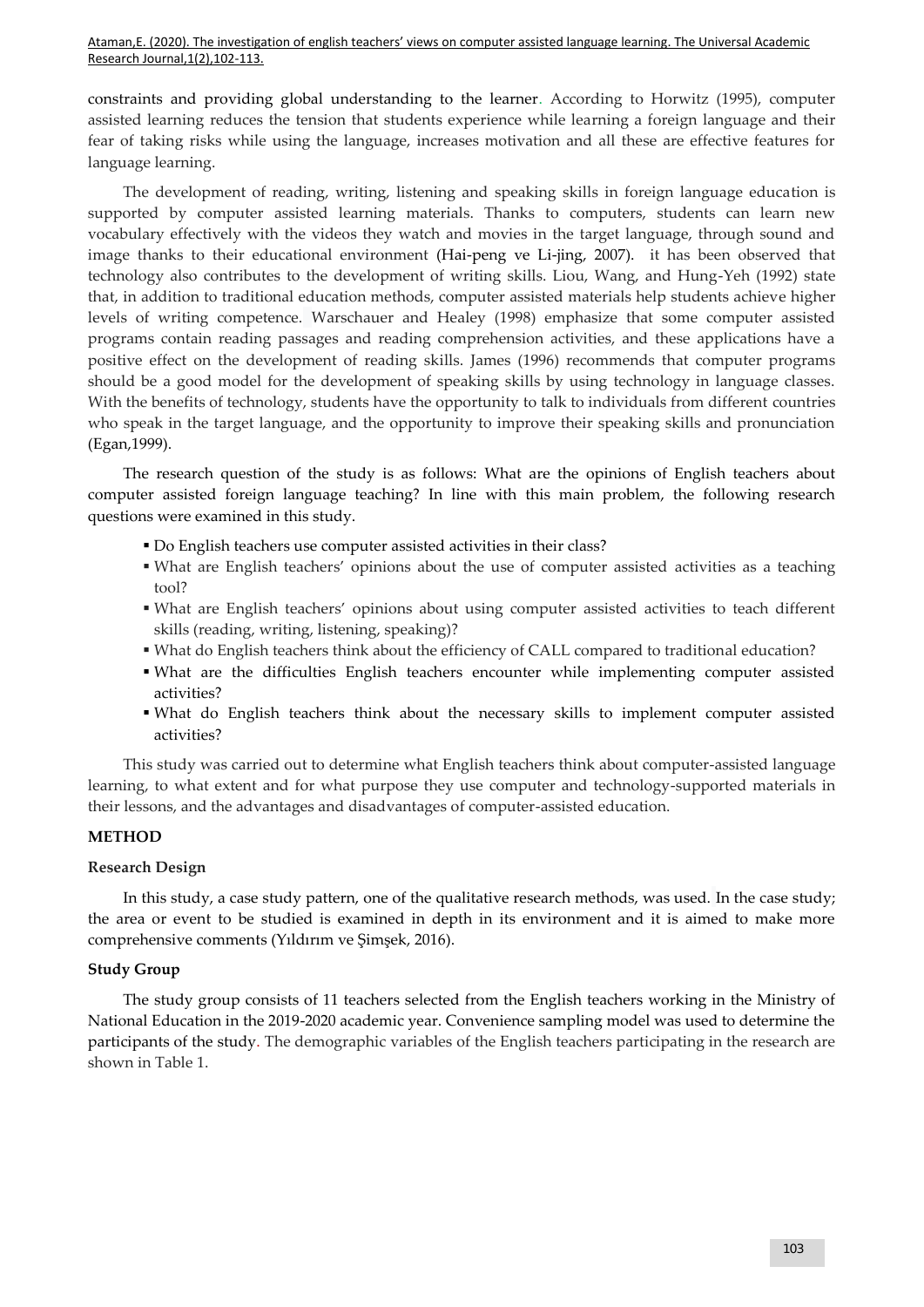| Participant<br>No. | Gender | Age | Seniority | <b>Education Status</b> |
|--------------------|--------|-----|-----------|-------------------------|
|                    | Female | 31  | 6         | Bachelor's degree       |
| 2                  | Female | 33  | 9         | Bachelor's degree       |
| З                  | Female | 32  | 7         | Bachelor's degree       |
| 4                  | Male   | 31  | 8         | Master's degree         |
| 5                  | Female | 32  | 9         | Master's degree         |
| 6                  | Female | 25  | 3         | Bachelor's degree       |
| 7                  | Male   | 33  | 9         | Master's degree         |
| 8                  | Female | 40  | 17        | Bachelor's degree       |
| 9                  | Male   | 45  | 22        | Bachelor's degree       |
| 10                 | Male   | 28  | 4         | Master's degree         |
| 11                 | Female | 29  | 6         | Bachelor's degree       |

 It is seen in Table 1 that 8 of the participants were female, 3 were male; 4 of the participants had bachelor's degree, 7 of them had master's degree, the average age was 32.6 and the average of seniority in the profession was 9.09 years, and the ages of the participants were between 25 and 45, seniority years in the profession were between 4 and 22 years.

## **Material**

In the study, a semi-structured interview form consisting of six questions was used. Questions in the form were prepared by taking the expert opinion. opinions of English teachers' opinions about computer assisted language learning was gathered thanks to the interview form.

Semi-structured interview has some advantages which as follows; the analysis of the data is simpler than unstructured interview, and semi-structured interview gives the interviewer freedom of expression and providing rich information when necessary (Büyüköztürk vd., 2012).

### **Data Analyses**

Descriptive analysis method was used in the analysis of the opinions received from teachers. With the descriptive analysis method, the findings obtained from the interviews are interpreted and presented under the themes. (Yıldırım & Şimşek, 2016).

The data obtained in the study were classified under 6 themes which follows;

- i) the aim of teachers to benefit from computer assisted activities in English lesson,
- ii) the use of computer assisted activities as a teaching tool,
- iii) the areas where computer assisted activities are used,
- iv) the reasons that computer assisted education is more efficient and makes students eager for the lesson,
- v) difficulties encountered while applying computer assisted activities,
- vi) the characteristics that participants should have

During the analysis, similar opinions were gathered around the themes identified and the participants interviewed were coded as P1, P2, P3… P11.

### **FINDINGS**

English teachers' opinions about computer assisted language learning are shown in tables below. English teachers' opinions about the reasons for using computer assisted activities in their classes are presented in Table 2.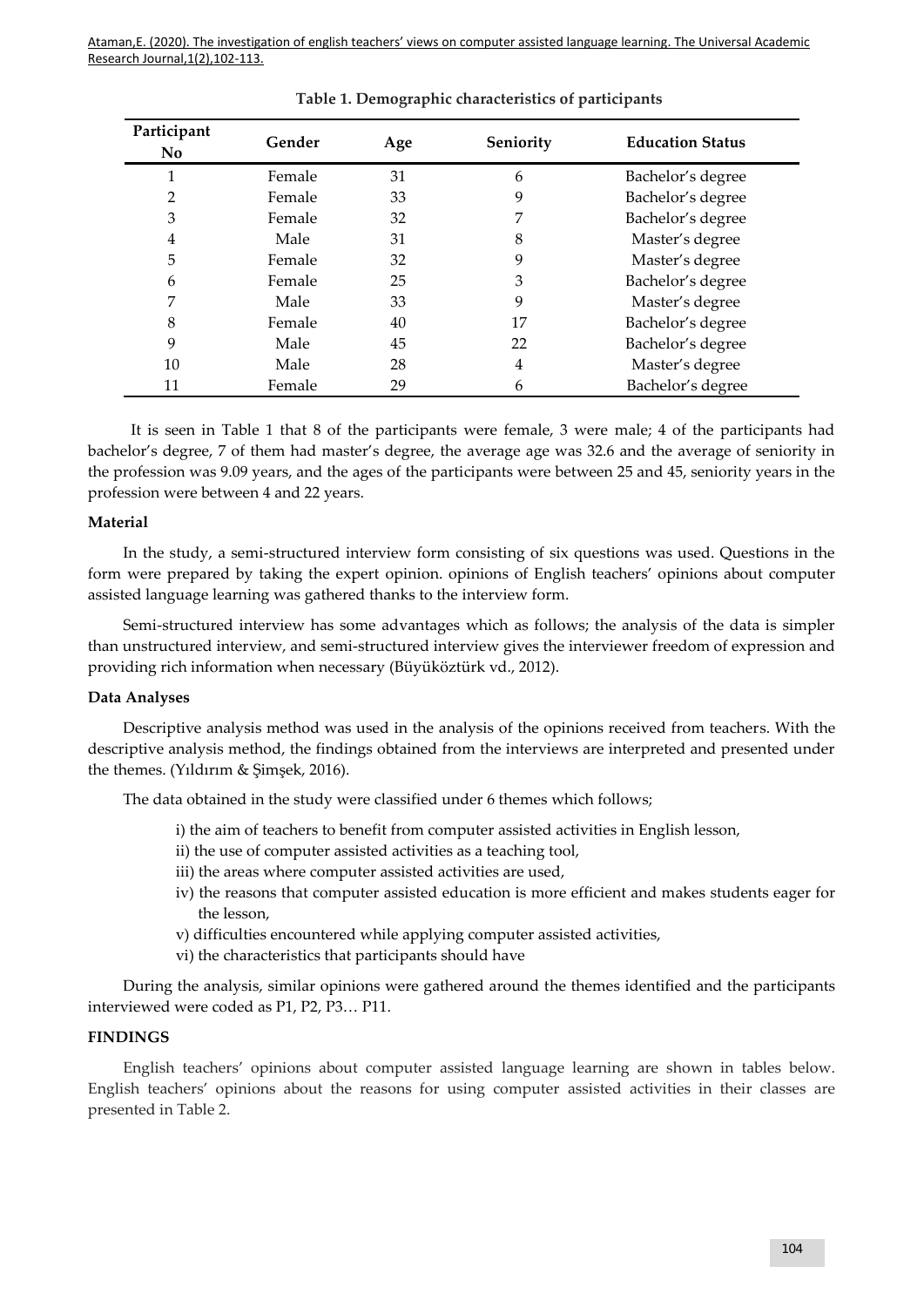| <b>Theme</b><br>(Categories) | Codes                                                        | N | $\%$ |
|------------------------------|--------------------------------------------------------------|---|------|
|                              | Attracting students' attention (P5, P7, O8, P9, P10, P11)    | 6 | 55   |
|                              | Abundance of sources (P1, P3, P4, P9)                        | 4 | 36   |
| Reasons for                  | Fun learning environment (P2, P6)                            | 2 | 18   |
| benefiting from              | Being suitable for different types of intelligence (P9, P10) | 2 | 18   |
| computer assisted            | Permanence of learning (P5, P8)                              | 2 | 18   |
| activities in English        | Saving time $(P4)$                                           |   | 9    |
| classes                      | Ease of access to information (P4)                           |   | 9    |
|                              | Developing pronunciation (P3)                                |   | q    |
|                              | Reinforcement of learning (P11)                              |   | 9    |

|               | Table 2. English teachers' opinions about the reasons for benefiting from computer assisted activities in |
|---------------|-----------------------------------------------------------------------------------------------------------|
| their classes |                                                                                                           |

When Table 2 is examined, it is seen that 55 % of the participants stated that they use computer assisted activities in their classes to attract students' attention during the lesson. 36 % of the participants stated that they use technology because of abundance of sources. 18% of the participants stated that they use technology in their classes in order to make their lesson enjoyable, the other 18% of the participants stated that they use technology to make their classes suitable for different types of intelligence and again the other 18% of the participants stated that they use technology to provide permanent learning. Finally, four other reasons were stated with the rate of 9% each, which are; saving time, accessing desired information, improving students' pronunciation and reinforcing what is learned. Some of the participants' opinions are presented below.

*"I benefit. Because it is quite practical and diverse for the use of audiovisual materials necessary in language learning; It is also a very economical method in terms of material and time. Also, it is very important for the lesson to reach the desired information instantly." (P4)*

*"Yes, I prefer technology-supported activities in order to appeal to students with different learning styles in the most beneficial way, by differentiating the teaching methods and techniques. It is also effective to break the monotony and to attract students' attention. '' (P9)*

*"Yes, I am. I use smart board applications to attract students' attention to the lesson, to participate effectively in the lesson, and to reinforce what has been learned." (P11)*

English teachers' opinions about the use of technology-supported activities as teaching tools are presented in Table 3.

| <b>Themes</b><br>(Categories)             | Codes                                        | N | $\%$                |
|-------------------------------------------|----------------------------------------------|---|---------------------|
|                                           | Efficiency (P2, P4, P6, P8, P9, P10)         | 6 | 5<br>5              |
|                                           | Variety of activities (P1, P3, P5, P10, P11) | 5 | $\overline{4}$<br>5 |
| Using computer                            | Motivation (P2, P10, P11)                    | 3 | $\mathfrak{D}$      |
| assisted activities as<br>a teaching tool | Making lesson fun (P7, P8, P11)              | 3 | 2                   |
|                                           | Indispensability of technology (P1)          | 1 | 9                   |
|                                           | Permanence (P4)                              |   | 9                   |
|                                           | Facilitating learning (P7)                   |   | 9                   |
|                                           | Suitable for constructivism (P11)            |   | 9                   |
|                                           | Directing the students (P2)                  |   | 9                   |

# **Table 3. English teachers' opinions about using computer assisted activities as a teaching tool**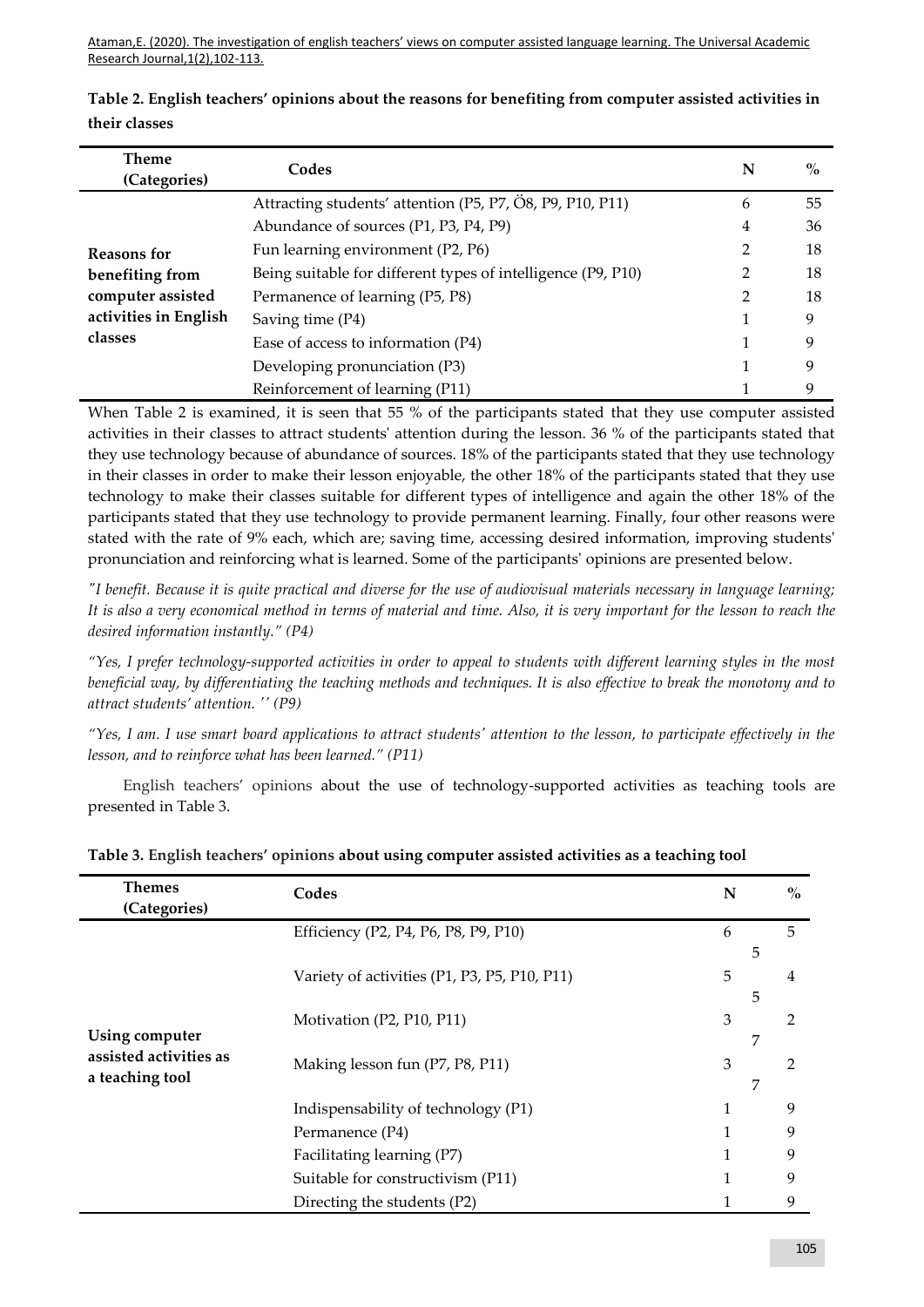In Table 3, it is seen that efficiency of computer assisted activities has highest rate with 55%. When other opinions are examined, it is seen that 45% of the participants benefit from technology in English lessons because of the variety of activities they offer, 27% of them state computer assisted activities increase students' motivation towards the lesson, and 27 % of them state computer assisted activities add fun to their classes. There are five other reasons stated by teachers and each of which has rate of 9%. These are; technology is indispensable for students, computer assisted activities ensure the permanence of learning, they facilitate the learning process, they are suitable for constructivist teaching, and they guide students to use technology in useful areas. Some of the participants' opinions are presented below.

*"It's all about the student's level of consciousness and interest. If the student can actually use a technological activity for learning, lessons can be efficient. But at the same time, students below a certain level can perceive technological activities as using the phone freely in the lesson." (P6)*

*"I find it very useful because it appeals to students both visually, verbally and it increases students' interest in the lesson." (P10)*

*"It improves students' pronunciation skills, allows you to use alternative techniques, increases students' interest in the lesson and contributes to positive attitudes. It increases their motivation, removes the lesson from monotony, and fits the constructivist understanding." (P11)*

English teachers' opinions about the skills (reading, writing, listening, speaking) which are most likely to be used in computer assisted activities are shown in Table 4.

| <b>Theme</b><br>(Categories) | Codes                                          |   |
|------------------------------|------------------------------------------------|---|
|                              | Listening and speaking (P3, P4, P7, P8, P9)    |   |
|                              |                                                | 5 |
|                              | Listening $(P2, P5, P10)$                      |   |
| Skills suitable to be        |                                                | 7 |
| taught by computer           | Reading, writing, listening, speaking (P1, P2) |   |
| assisted activities          |                                                | 8 |
|                              | Writing (P6, P10)                              |   |
|                              |                                                | 8 |
|                              | Listening and reading (P11)                    |   |

|  |                                                 |  |  |  | Table 4. English teachers' opinions about which skills (reading, writing, listening, speaking) are most |  |
|--|-------------------------------------------------|--|--|--|---------------------------------------------------------------------------------------------------------|--|
|  | suitable for using computer assisted activities |  |  |  |                                                                                                         |  |

When Table 4 is examined, it is seen that 45% of the participants state that computer assisted activities are useful in order to develop listening and speaking. 27% of them state that computer assisted activities are useful only for listening. 18% of them state that computer assisted activities are useful for all skills. 18% of them state that computer assisted activities are useful only for writing. 9% of the participants state that computer assisted activities are useful for listening and reading skills. Some of the participants' opinions are presented below.

*"Of course, I think it is more useful for the listening area as it contributes to the student to hear the original voice in the target language. Still, it is essential that computer-aided activities attract students' attention to the lesson and contribute to learning. It is suitable to be used in all areas if needed." (P2)*

*"Listening exercises are activities that develop children aurally. Secondly, I think the exercises that will enable them to speak English will be useful. When children see that there is a lesson they can bring to life, they will love English more." (P3)*

*"Listening and speaking should be used predominantly. I think it is important to listen to native speakers in order to pronounce words correctly. The student can understand when the Turkish teacher makes simple English sentences, but*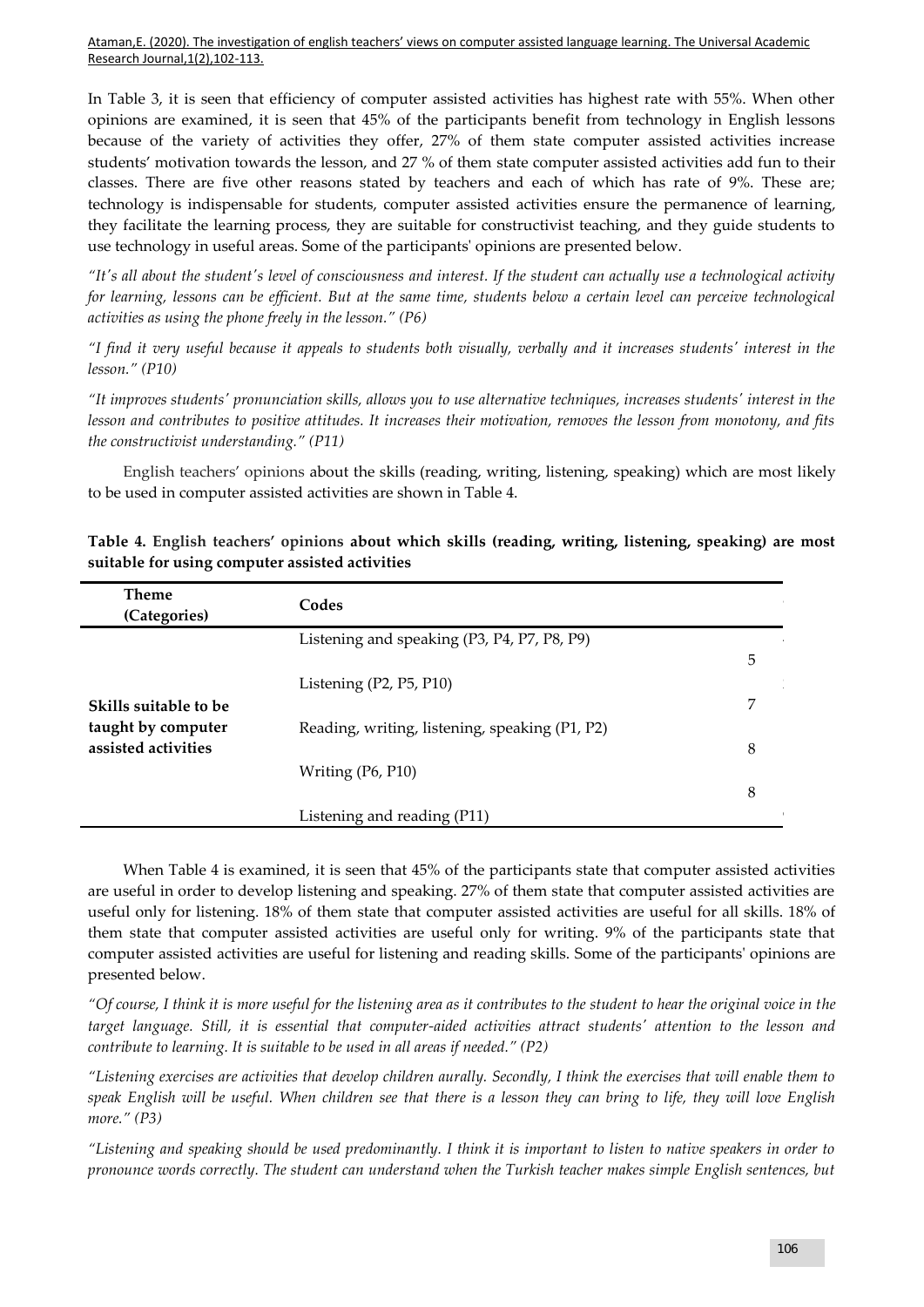*when the same sentence is said by the native speaker, he does not understand. It is necessary to use technology to improve listening skill." (P7)*

English teachers' opinions about the reasons why computer assisted education is more efficient than traditional education and makes students more willing to class are shown in Table 5.

| <b>Theme</b><br>(Categories)                                   | Codes                                                                                                                      |          |        |
|----------------------------------------------------------------|----------------------------------------------------------------------------------------------------------------------------|----------|--------|
|                                                                | Permanence of learning (P1, P2, P3, P4, P5, P6, P8, P9, P10,<br>P11)<br>Increasing interest (P2, P4, P5, P6, P9, P10, P11) | $\Omega$ | 1      |
| <b>Efficiency of</b><br>computer assisted<br>language learning | Increasing attendance (P2, P4, P5, P6, P9, P10, P11)                                                                       |          | 4<br>4 |
|                                                                | Making the lesson easier (P1, P3)                                                                                          |          | 8      |
|                                                                | Making the lesson enjoyable $(P1, P3)$                                                                                     |          | 8      |
|                                                                | Variety of activities (P7)                                                                                                 |          |        |
|                                                                | Inadequacy of traditional methods (P1)                                                                                     |          |        |

**Table 5. English teachers' opinions on efficiency of computer assisted language learning**

When Table 5 is examined; it is seen that permanence of learning is the most frequent idea stated by 91% of the participants as for the efficiency of computer assisted language learning. 64% of the teachers stated that computer assisted language learning fosters students' interest and participation, 18% stated it makes the lesson easier and more enjoyable, and 9% stated that it enriches the content of the lesson. 9% of the participants stated that traditional education methods are insufficient. and in Some of the participants' opinions are presented below.

*"I definitely think it's more efficient. I believe it provides substantial learning. Children of this age do not grow up in a way that the traditional education system can satisfy. The new generation comes with new habits, new learning styles and new perceptions with the development of technology. We realize that classical education methods are definitely insufficient in some areas. Therefore, teachers have to adapt themselves to the age in this context. When we perceive the needs of the age and analyze children's habits, computer-aided education becomes both easier and more enjoyable." (P1)*

*"Yes, it becomes much more efficient. I can personally observe the difference between the students' interest and participation rates when I study with only the textbook or the traditional method. When I take the technology into the lesson by using the smart board and phones, I learn the technology more permanently. In this way, you can include even the most uninterested student in class." (P2)*

*"I think computer that is suitable for today's age is actually a tool that students are accustomed to and love outside of school. Its usages in classes is very useful to motivate the students. Therefore, I think that computer assisted education is more efficient and provides permanent learning." (P4)*

English teachers' opinions about the difficulties they face in using computer assisted applications are shown in Table 6.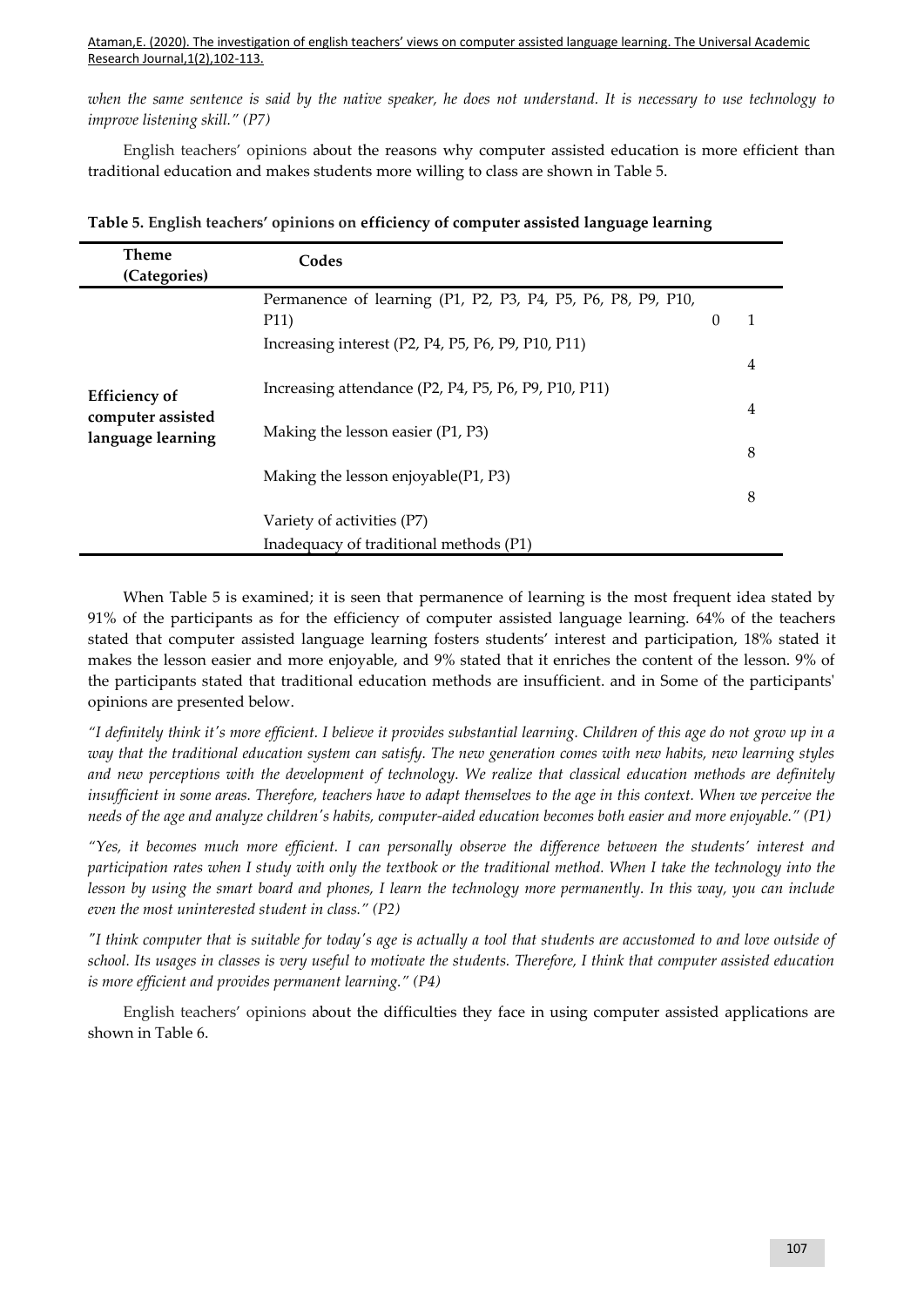| <b>Theme</b><br>(Categories)    | Codes                                              |   |
|---------------------------------|----------------------------------------------------|---|
|                                 | Internet access problem (P2, P3, P4, P5, P10, P11) |   |
|                                 | Lack of technical material (P1, P5, P8, P9)        | 5 |
| Difficulties in<br>implementing |                                                    | 6 |
| computer assisted               | Lack of proper program (P2, P4)                    | 8 |
| activities                      | Difficulty in finding material (P6, P7)            | 8 |
|                                 | Lack of expert support (P2)                        |   |
|                                 | Class management (P11)                             |   |

**Table 6. English teachers' opinions about the difficulties they face while using computer assisted applications**

When Table 6 is examined, it is seen that the most frequent problem encountered by the participants is the internet access problem with a rate of 55%. In addition, technical material deficiency is seen as another common problem with the rate 36%. 18% of the teachers mention about the lack of a suitable program on the smart board for the applications that are desired to be used, and 18% mention about the difficulty of finding materials suitable for the student level. 9% of participants state that they cannot get support from the Information Technologies teacher and 9% state that they have problems with classroom management. Some of the participants' opinions are presented below.

*"Internet access restriction is the biggest problem. When I prepare the activity at home, the lack of a suitable program that can open the application on the smart board from time to time and the lack of a person (such as an Information Technologies teacher) to help with this in schools causes loss of time and the activity cannot be done. " (P2)*

*"The internet, which is specially connected to smart boards in schools, does not benefit from the desired level and this leads to negativities. The requested information is not available. Also, sometimes files and activities prepared at home may not be supported on the device in the classroom." (P4)*

*"Necessary equipment is not available or problematic. The computer can be very slow, the required programs may not work properly, the speakers may be of poor quality." (P10)*

English teachers' opinions about the knowledge and skills they should have in order to implement computer assisted activities are shown in Table 7.

| <b>Theme</b><br>(Categories)              | Codes                                                                                            |        |
|-------------------------------------------|--------------------------------------------------------------------------------------------------|--------|
|                                           | Have basic computer skills (P2, P3, P4, P6, P7, P9, P10)                                         |        |
| The features that<br>teachers should have | Being open to new ideas (P1, P2, P6, P8)                                                         | 4<br>6 |
| in order to implement                     | Following the technology closely (P2, P4, P11)                                                   |        |
| computer assisted<br>activities           | Willingness (P1, P9)                                                                             | 7<br>8 |
|                                           | Attending in-service trainings (P7, P11)                                                         | 8      |
|                                           | Being curious (P1)<br>Understanding the student's needs (P2)<br>Have class management skill (P6) |        |

**Table 7. English teachers' opinions on the knowledge and skills they should have in order to implement computer-aided activities**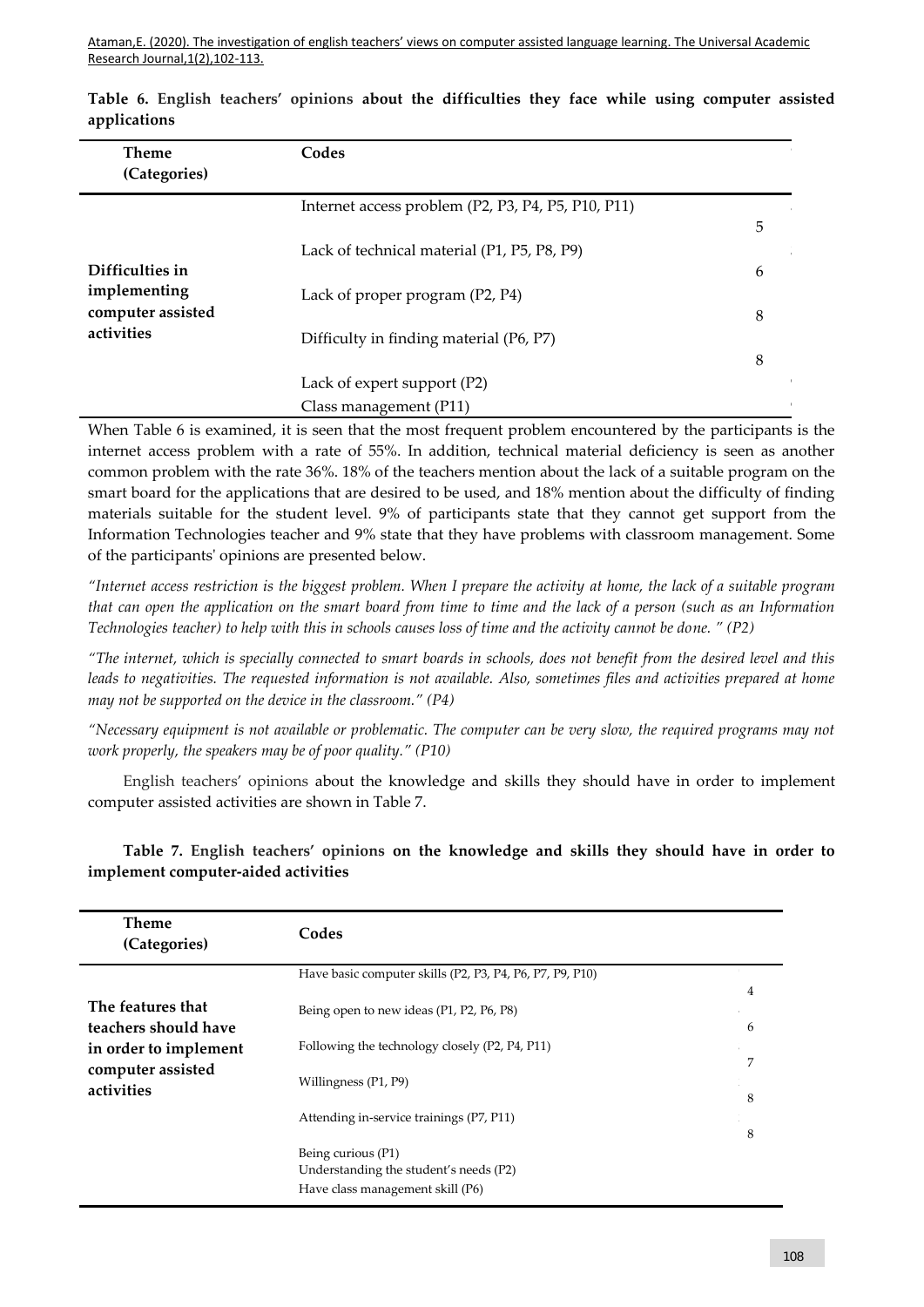As it is seen in Table 7, 64% of the participants state that teachers should have a basic level of knowledge in the use of computers, smart boards, and projector in order to implement computer assisted activities effectively. 36% of participants state that teachers need to be open to innovative ideas and 27% of them state that following technological developments closely is necessary to use computer assisted activities in their classes. 18% of them state that being willing to use is a must to benefit from computer-aided activities. 18% of them state teachers need to attend in-service trainings to learn how to make use of computer assisted activities in their classes. 9 % of them state that being curious is necessary, 9 % of them state that understanding students' needs is required, and 9 % of them state that classroom management skills are also important in order to implement computer assisted activities. Some of the participants' opinions are presented below.

*"We must be open to innovative ideas, follow closely and apply technology and the contribution that technology can provide to education, understand students' needs and use these technological tools a basic level." (P2)*

*"While young teachers follow the technology more closely, I think that older teachers do not care much about this. During the seminar periods at the beginning of the semester and mid-term holidays, teachers should be given training on using technology better. A teacher should be able to use the computer, smart board and audio devices well and adapt them to their lessons." (P7)*

*"Teachers must have a basic knowledge and skills in subjects such as computer, speaker projection and internet connection. Teachers must also be willing and interested in self-improvement in computer assisted activities." (P9)*

## **RESULT, DISCUSSION AND SUGGESTIONS**

In this study, it was aimed to determine English teachers' opinions regarding the use of technology supported tools such as computer and internet in foreign language education by taking into account the variables of age, gender, seniority and educational background. For this purpose, teachers were asked whether they make use of computer assisted teaching materials, if they do, in what area they use computer assisted teaching materials in foreign language education, the efficiency of computer assisted teaching materials compared to traditional education, the difficulties encountered and the skills that teachers should have in using technology. When the obtained results were examined, English teachers stated that they use computer assisted materials in their classes. They expressed their opinion that the use of educational technology in foreign language classes provides permanent learning, creates a fun educational environment, is suitable for different types of intelligence and makes the students active.

In this study, English teachers' opinions about the reasons for benefiting from computer assisted activities in their lessons are examined and it is seen that most of them use technology in education in order to attract students' attention, to add their classes fun and to make use of abundance of sources. When the studies on this subject are examined in the literature, it is seen that similar findings to the current research are obtained. Demirbilek and Yücel (2011) obtained similar results in their study. Lee (2000) emphasizes that computer assisted materials in foreign language lessons increase student motivation. In the current study, English teachers reported that computer aided materials increases the permanence of learning. Makaracı (2004) compared the permanence scores of the control group where the course was taught with the classical method to the permanence scores of experimental group using the educational technology. It was seen that the control group scores were higher. Türkoğlu (2010) emphasizes that foreign language teachers give positive opinions above the average about the use of technology-supported materials such as computers and internet in their lessons and a similar result was obtained in the current study. Nim Park and Son (2009) state that teachers see computer technology as a useful teaching tool. In this way, students are provided with various inputs in a foreign language, and students are given the opportunity to experience learning in a real and original context. Kızılırmak (2008) found that teachers in his study stated that the use of technology in foreign language lessons will increase student interest and motivation. In the current study, it is seen that English teachers give similar opinions. Altınkaya (1998) points out that computer-assisted education offers individualized learning opportunities and learning environments suitable for the individual's knowledge and self-efficacy. Raby (2007) states that thanks to technology supported foreign language activities, students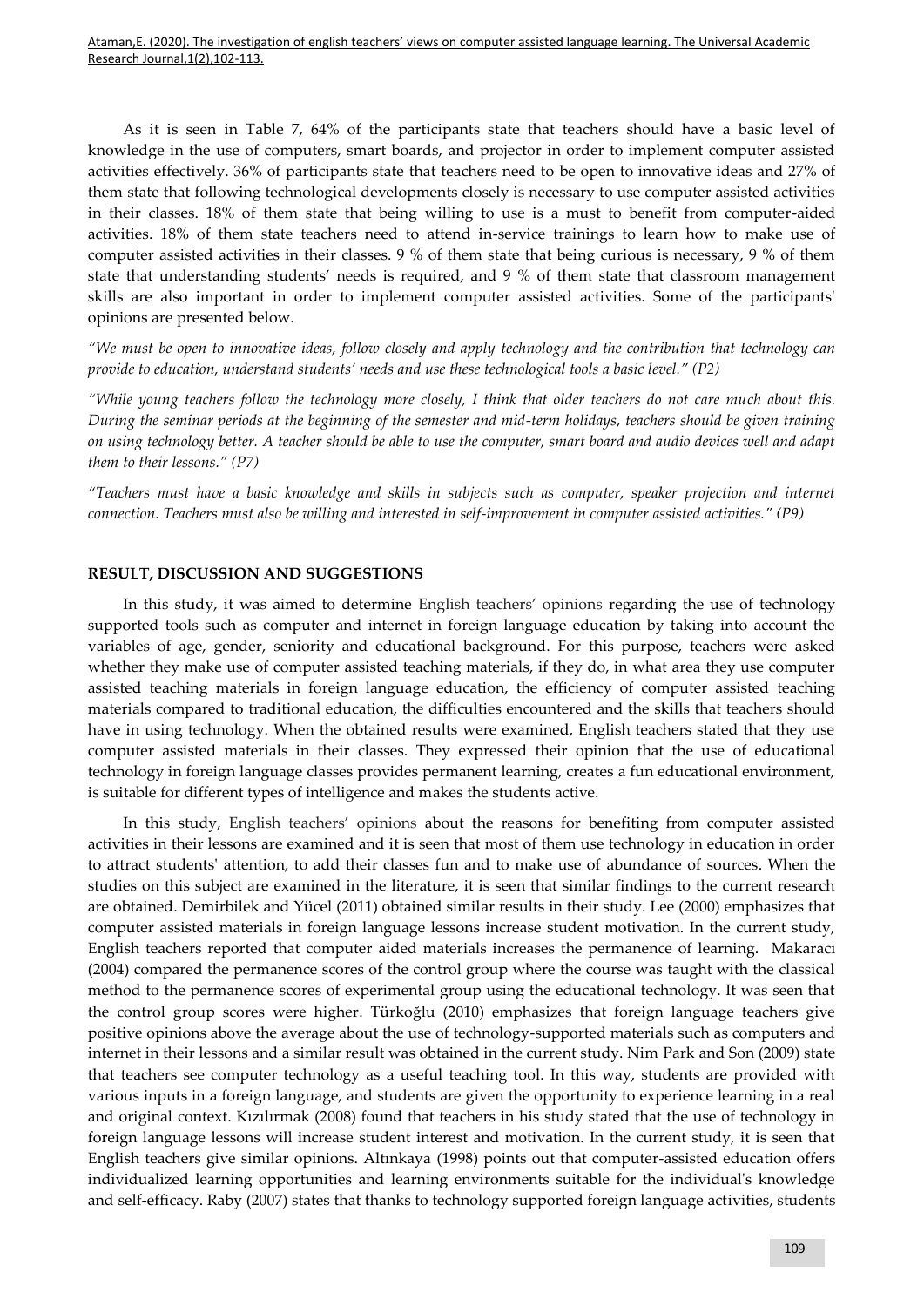are allowed to progress according to their own characteristics and wishes and to control their own development. Bilbauta and Herrero de Haro (2014) found in their research, where they examine the approaches of teachers about computer assisted language teaching, teachers explain the main advantages of computer assisted language teaching as providing students independence and offering them flexible learning opportunities.

According to the results reached by Zereyalp (2009); educators emphasize the benefits of computer assisted instruction in foreign language learning. Amaral and Meurers (2011) state that computer assisted teaching plays an important role in language learning and is designed to meet the needs of students. Almekhlafi (2006) states that, according to the results he obtained in his study with students between the ages of 11 and 13, the students who were applied computer assisted foreign language education had a higher level of success compared to the students studying with the classical method.

In this study, when the opinions of English teachers about the difficulties they face while using computer asssisted applications were examined; access problem, lack of technical equipment, lack of proper program and expert support, classroom management are listed. Similarly, the difficulties encountered in the application of computer assisted education in the classroom in Nim Park and Son (2009) studies include time shortages, inadequate internet access and limited computer facilities, strict school curricula and lack of administrative support. Bilbauta and Herrero de Haro (2014) emphasize that managing the use of computer assisted teaching materials and learning how to use them increases the workload on teachers. Hong (2009), Johnson et al. (2013), Weikart and Marrapodi (1999) show that teachers' institutions are not supported sufficiently and teachers are not provided adequate in-service training on technology.

In this study, English teachers state that they mostly benefit from computer and technology supported activities in listening and speaking skills. When the studies on this subject in the literature are examined, it is seen that similar findings are reached with the current research. Roussel (2011) conducted a study on listening skills and he states that computer and technology supported activities have a positive effect on students' listening skills. In his study of computer-aided materials on speaking skills in a foreign language, Blake (2000) states that computer-mediated communication provides students with ease of access to reaching target language speakers outside the classroom environment and this contributes positively to the development of speaking skills. According to Chun and Plass (1996); using learning multimedia applications in addition to traditional education in vocabulary learning makes learning more permanent by providing different types of information such as pictures and videos. Kern (1995) states that students enjoy using computer assisted materials and are motivated for the lesson. He also states that it contributes to students' speaking skills in a foreign language by reducing speaking anxiety. As a result of Marzban's (2011) study, it is stated that the students who work with computer assisted teaching techniques develop their reading comprehension skills more than the students who are taught by the traditional teacher-centered method.

## **Suggestions**

- When the results obtained in the current research are examined, the use of computers and the internet in language education should be expanded, as it is emphasized that more efficient and quality education can be provided with technology supported materials in foreign language education.
- English teachers emphasized the necessity of computer assisted language education, but they stated that they face some problems in the process. In order for teachers to increase their knowledge and skills in developing technology and not to lag behind rapidly advancing technological developments, they should be given the opportunity to participate in planned in-service trainings considering the need.
- For teachers who do not have enough time at home, appropriate time and environment can be provided, except for class hours, to prepare computer-aided lesson activities in the school.
- During the lesson, computer-assisted foreign language teaching can be included in the process along with other methods and techniques, and it can also be used as a reinforcing role for the knowledge and skills desired.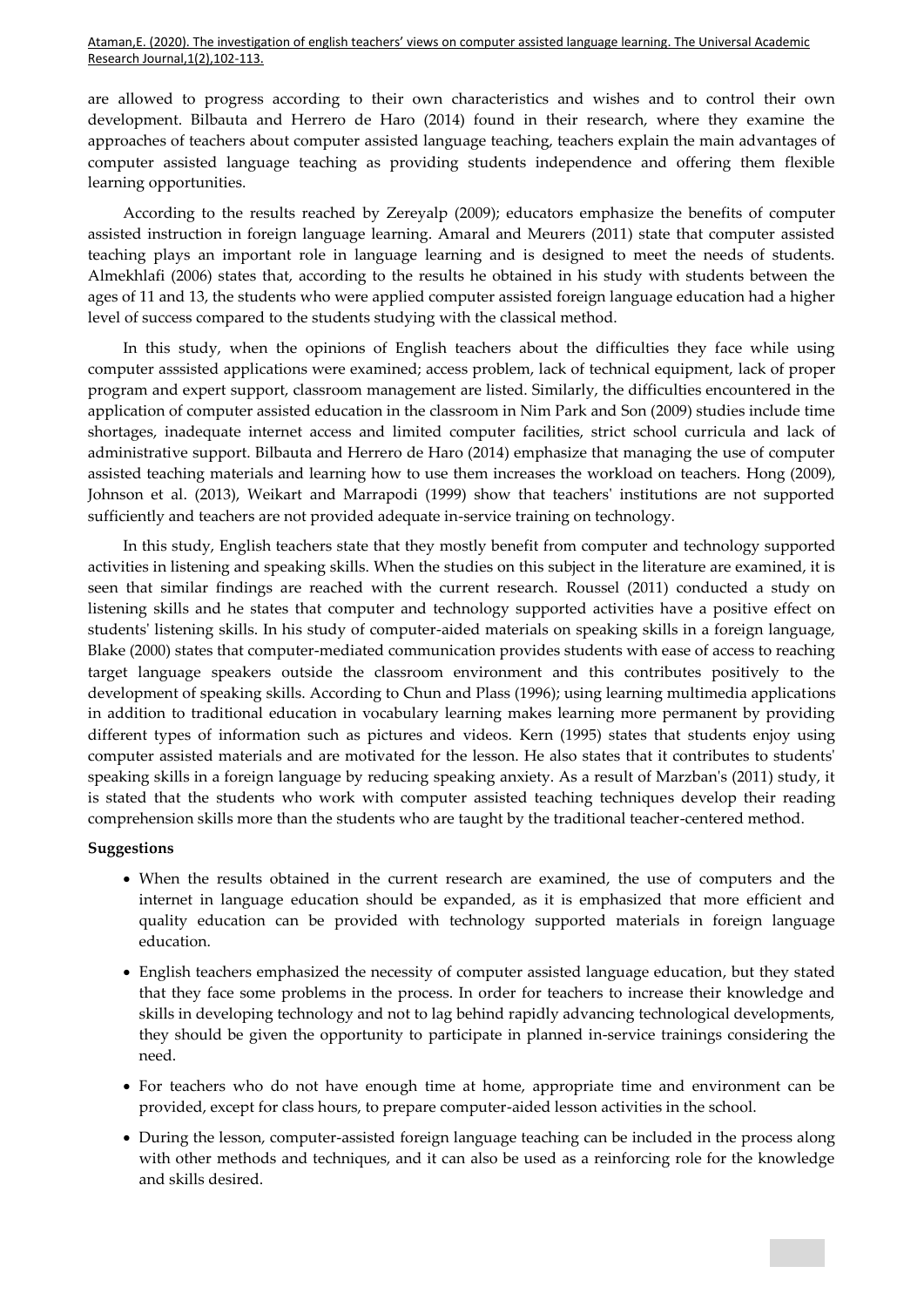- Foreign language teachers should be encouraged and supported to take advantage of technologysupported activities.
- The school administration should support teachers in the use of technology and provide the necessary support and opportunity in the process.
- The Ministry of National Education should improve the infrastructure required for teachers and students to benefit from the technological opportunities across the country and provide ease of access.
- This study is restricted to views of 11 participants as it was conducted in qualitative research design. Therefore, it is suggested for researchers to get teachers' views on computer assisted language learning with different research methodologies and variables.

## **REFERENCES**

- Almekhlafı, A. G. (2006). The effect of computer assisted language learning (CALL) on United Arab Emirates English as foreign language (EFL) school students' achievement and attitude. *Journal of Interactive Learning Research, 17*(2), 121-142.
- Altınkaya, H. (1998). *Türkiye'de bilgisayar destekli eğitimin gelişimi.* (Yayımlanmamış yüksek lisans tezi). Gazi Üniversitesi Fen Bilimleri Enstitüsü, Ankara.
- Amaral, L. A. ve Meurers, D. (2011). On using intelligent computer-assisted language learning in real-life foreign language teaching and learning. *ReCALL Journal, 23*(1), 4-24.
- Baek, Y. K. (2008). What hinders teachers in using computer and video games in the classroom? Exploring factors inhibiting the uptake of computer and video games. *Cyber Psychology and Behavior*, *11*(6), 665- 671.
- Bilbatua, L. ve Herrero de Haro, A. (2014). Teachers' attitudes towards computer-assisted language learning in Australia and Spain. *Circulo de Linguistica Aplicada a la Comunicacion, 57,* 3-44.
- Blake, R. (2000). Computer mediated communiction: a window on L2 Spanish interlanguage. *Language Learning & Technology, 4*(1), 120-136.
- Büyüköztürk, Ş., Kılıç Çakmak, E., Akgün, Ö. E., Karadeniz, Ş. ve Demirel, F. (2012). *Bilimsel araştırma yöntemleri.* Ankara: Pegem A Yayıncılık.
- Chapelle, C. A. (2010). The spread of computer-assisted language learning. *Language Teaching, 43*(1), 66-74**.**
- Chun, D. M., ve Plass, J. L. (1996). Effects of multimedia annotations on vocabulary acquisition. *The Modern Language Journal, 80*(2), 183–198.
- Davies, G. (2002). ICT and modern foreign languages: learning opportunities and training needs. *International Journal of English Studies, 2*(1), 1-18.
- Demirbilek, M. ve Yücel, Z. (2011). İngilizce öğretmenlerinin bilgisayarın yabancı dil öğretim ve öğreniminde kullanımı hakkındaki görüşleri*. Eğitim Fakültesi Dergisi, 24* (1), 217-246.
- Egan, K. B. (1999). Speaking: a critical skill and a challenge. *CALICO Journal, 16*(3), 277-293.
- Hai-peng, H. ve Li-jing, D. (2007). Vocabulary acquisition in multimedia environment. *US-China Foreign Language, 5*(8), 55-59.
- Hong, K. H. (2009). CALL teacher education as an impetus for L2 teachers in integrating technology*. ReCALL, 22*(01), 53-69.
- Horwitz, E. K. (1995). Student affective reactions and the teaching and learning of foreign languages*. International Journal of Educational Research, 23*(7), 573-579.
- James, R. (1996). CALL and the speaking skills. *System, 24*(1), 15-21.
- Johnson, L., Becker, A. S., Cummins, M., Estrada, V. Freeman, A. and Ludgate, H. (2013). *NMC Horizon report: 2013 higher education edition*. Austin, Texas: The New Media Consortium.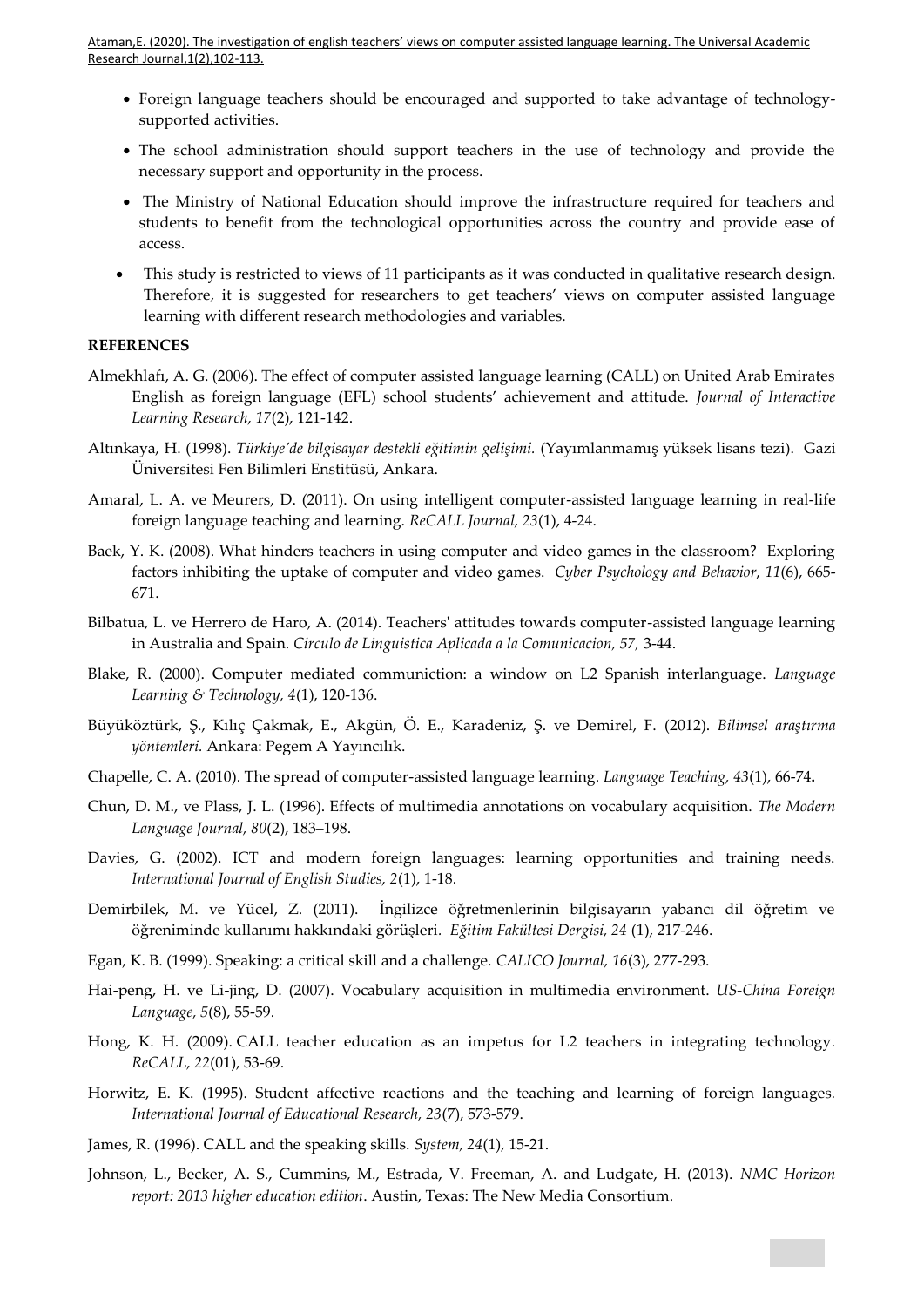- Jones, J. (2001). CALL and the teacher's roll in promoting learner autonomy. *Call-ej Online Journal, 3*(1). Erişim adresi: http://callej.org/journal/3-1/jones.html
- Kern, R. G. (1995). Restructuring classroom interaction with networked computers: effects on quantity and characteristics of language production*. The Modern Language Journal, 79*(4), 457–476.
- Kızılırmak, F. (2008). *İlköğretim İngilizce öğretmenlerinin bilgisayar destekli eğitime ilişkin görüşleri.*  (Yayımlanmamış yüksek lisans tezi). Süleyman Demirel Üniversitesi Sosyal Bilimler Enstitüsü, Isparta.
- Kohn, K. (1995). Perspectives on computer assisted language learning**.** *ReCALL Journal, 7*(2), 5-19.
- Lee, K. (2000). English teachers' barriers to the use of computer-assisted language learning. *The Internet TESL Journal, 6*(12). Erişim adresi: http://iteslj.org/
- Liou, H. C., Wang, S. H. & Hung-Yeh, Y. (1992). Can grammatical CALL help EFL writing instruction? *CALICO Journal, 10*(1), 23-43.
- Makaracı, M. (2004). *İlköğretim 2. kademe bilgisayar destekli İngilizce dilbilgisi öğretiminin akademik başarıya ve kalıcılığa etkisi.* (Yayımlanmamış yüksek lisans tezi). Çukurova Üniversitesi Sosyal Bilimler Enstitüsü, Adana.
- Marzban, A. (2011). Improvement of reading comprehension through computer-assisted language learning in Iranian intermediate EFL Students. *Procedia Computer Science, 3,* 3–10.
- Nim Park, C., ve Son, J.-B. (2009). Implementing computer-assisted language learning in the EFL classroom: teachers' perceptions and perspectives*. International Journal of Pedagogies and Learning, 5*(2), 80–101.
- Raby, F. (2007). A triangular approach to motivation in computer assisted autonomous language learning (CAALL)*. ReCALL, 19*(02), 181-201.
- Roussel, S. (2011). A computer assisted method to track listening strategies in second language learning. *ReCALL, 23*(02), 98–116.
- Türkoğlu, M. E. (2010). *İlköğretim okullarında görev yapan yöneticilerin ve İngilizce öğretmenlerinin bilgisayar destekli İngilizce öğretimine ilişkin algıları.* (Yayımlanmamış yüksek lisans tezi). Maltepe Üniversitesi Sosyal Bilimler Enstitüsü, İstanbul.
- Warschauer, M. (1997). Computer mediated collaborative learning: theory and practice*. The Modern Language Journal*, *81*(4), 470-481.
- Warschauer, M. ve Healey, D. (1998). Computers and language learning: an overview. *Language Teaching*, *31*(2), 57–71.
- Weikart, L. A., ve Marrapodi, M. (1999). The missing link: the technology infrastructure. *Computers In The Schools, 15*(2), 49–60.
- Witt, S. M. (1999). *Use of speech recognition in computer-assisted language learning.* (Yayımlanmamış doktora tezi). The University of Cambridge, England.
- Yıldırım, A. ve Şimşek, H. (2016). *Sosyal bilimlerde nitel araştırma yöntemleri*. Ankara: Seçkin Yayıncılık.
- Zandvliet, D. ve Farragher, P. (1997). A comparison of computer administered and written tests. *Journal of Research on Computing in Education, 29*(4), 423–438.
- Zereyalp, S. A. (2009)*. EFL teacher educators' attitudes towards CALL: case of Turkish state universities.* (Yayımlanmamış yüksek lisans tezi). Çukurova Üniversitesi Sosyal Bilimler Enstitüsü, Adana.

### **Appendix: Semi-Structured Interview Questions**

- 1. Do you use computer assisted activities in your class? Please explain the reasons.
- 2. What are your opinions about the use of computer assisted activities as a teaching tool?